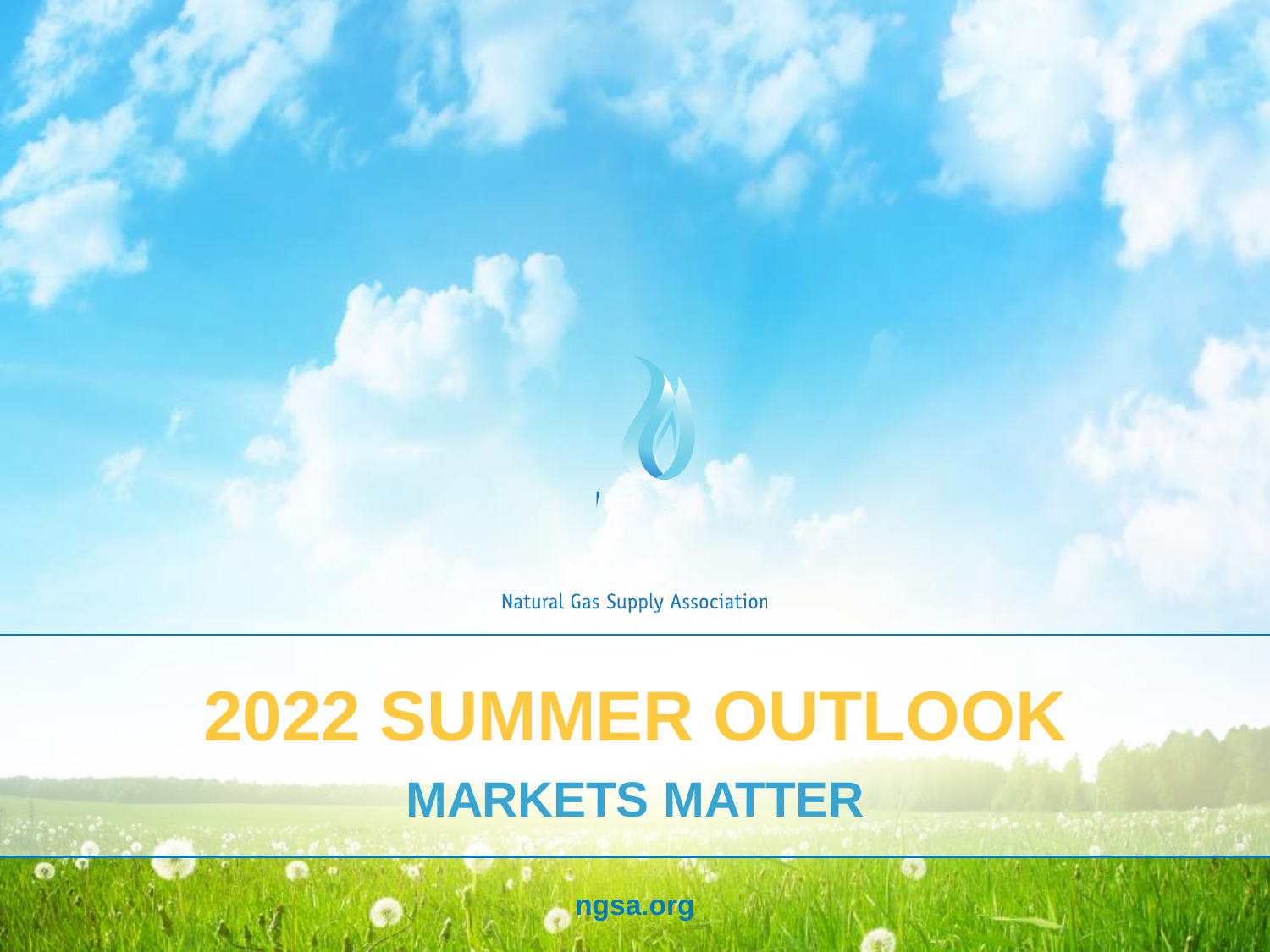

Downward market pressure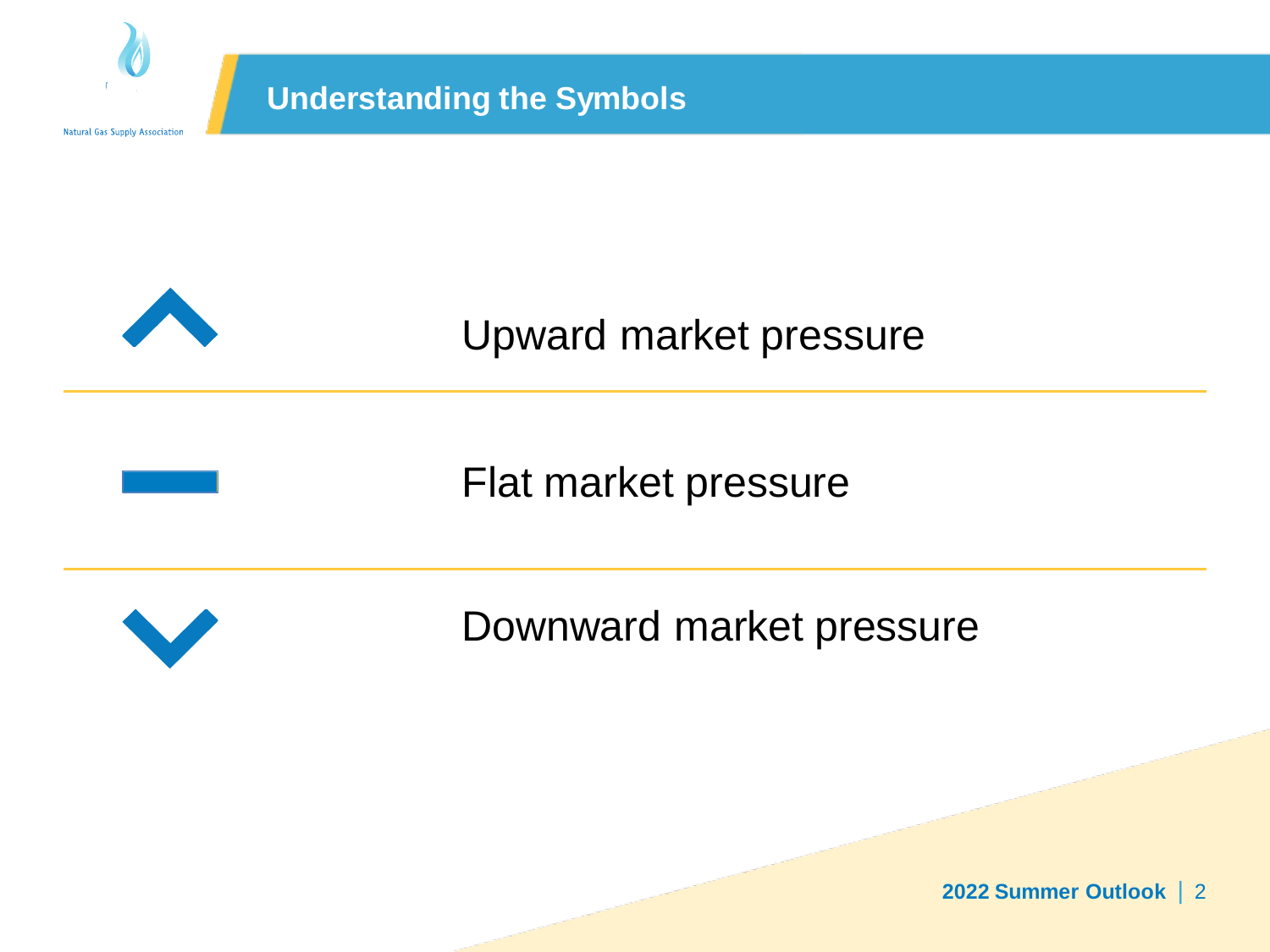

# **LOOKING AHEAD TO SUMMER 2022**



**Market Pressure Points**















# **SUMMARY**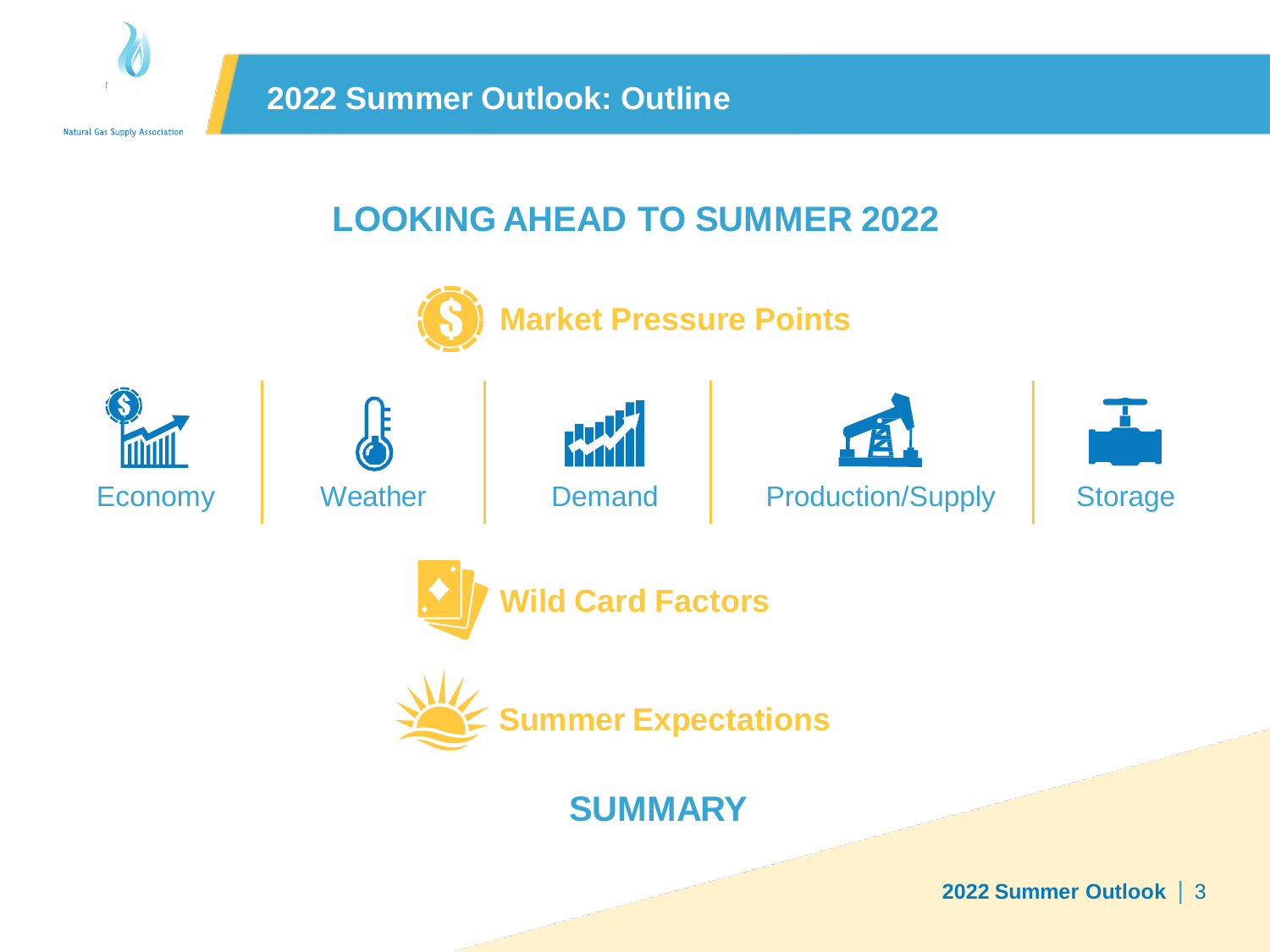

## **Demand: Economy**

| <b>Summer Season</b><br>Period-to-period change           | <b>Last Summer</b><br>2021 Actual  | <b>This Summer</b><br>2022 Forecast       |
|-----------------------------------------------------------|------------------------------------|-------------------------------------------|
| Economy                                                   | <b>Strong recovery</b><br>underway | <b>Growth slows</b><br>Inflation concerns |
| <b>GDP Growth</b>                                         | 8.6%                               | 3.4%                                      |
| World GDP Growth (annual)                                 | 6.1%                               | 3.6%                                      |
| Manufacturing                                             | 72%                                | 77%                                       |
| Unemployment rate                                         | 5.8%                               | 3.6%                                      |
| <b>CPI</b>                                                | 5.4%                               | 7.0%                                      |
| <b>Consumer Sentiment Index</b>                           | 83                                 | 65                                        |
| <b>Summer-to-summer pressure</b><br>on natural gas prices |                                    |                                           |

*Data Sources:* : Moodys, Energy Ventures Analysis, Bureau of Labor Statistics, University of Michigan, Federal Reserve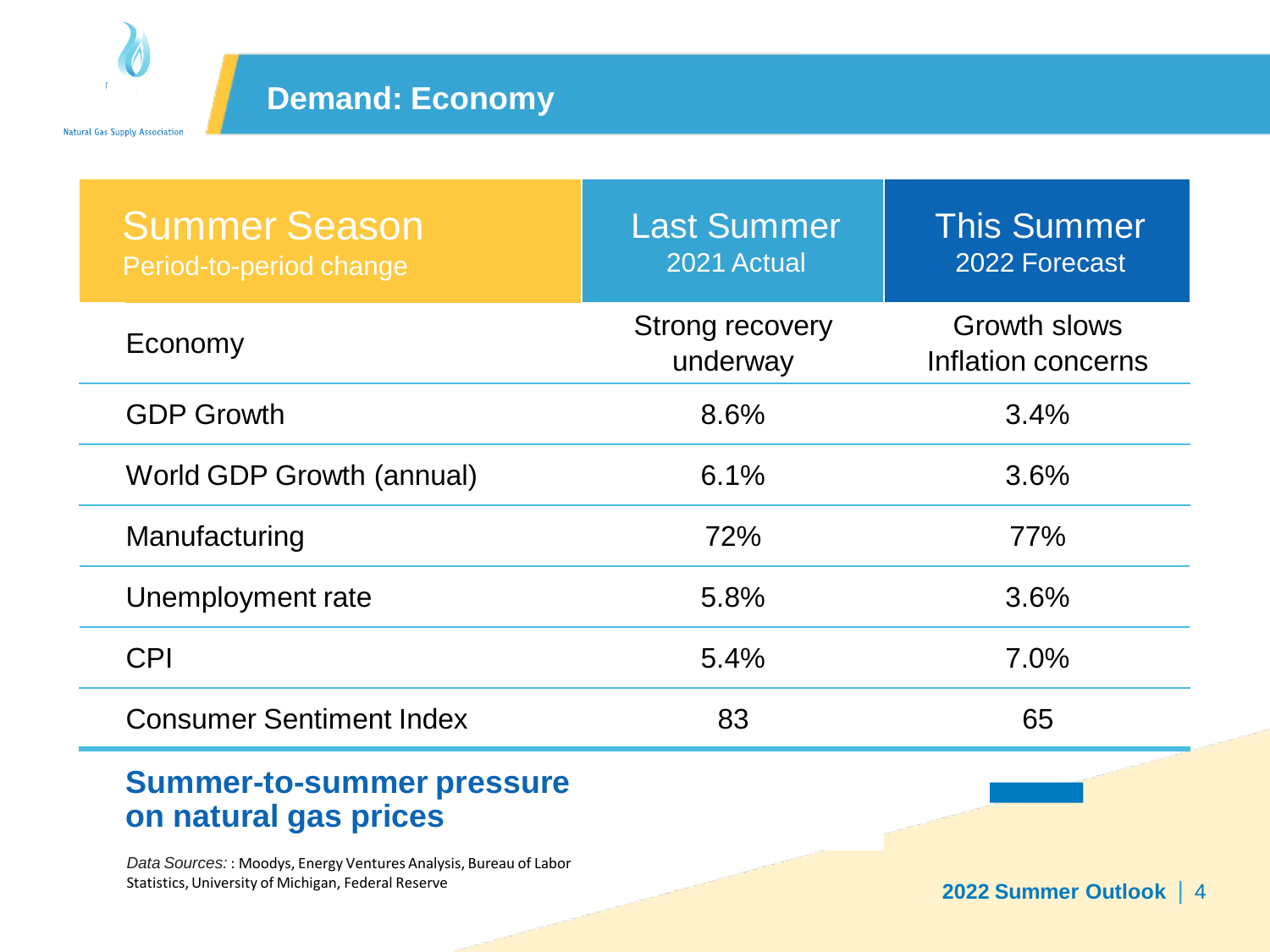



### **Summer-to-summer pressure on natural gas prices**

*Data Source:* National Oceanic and Atmospheric Administration, Energy Ventures Analysis*.*

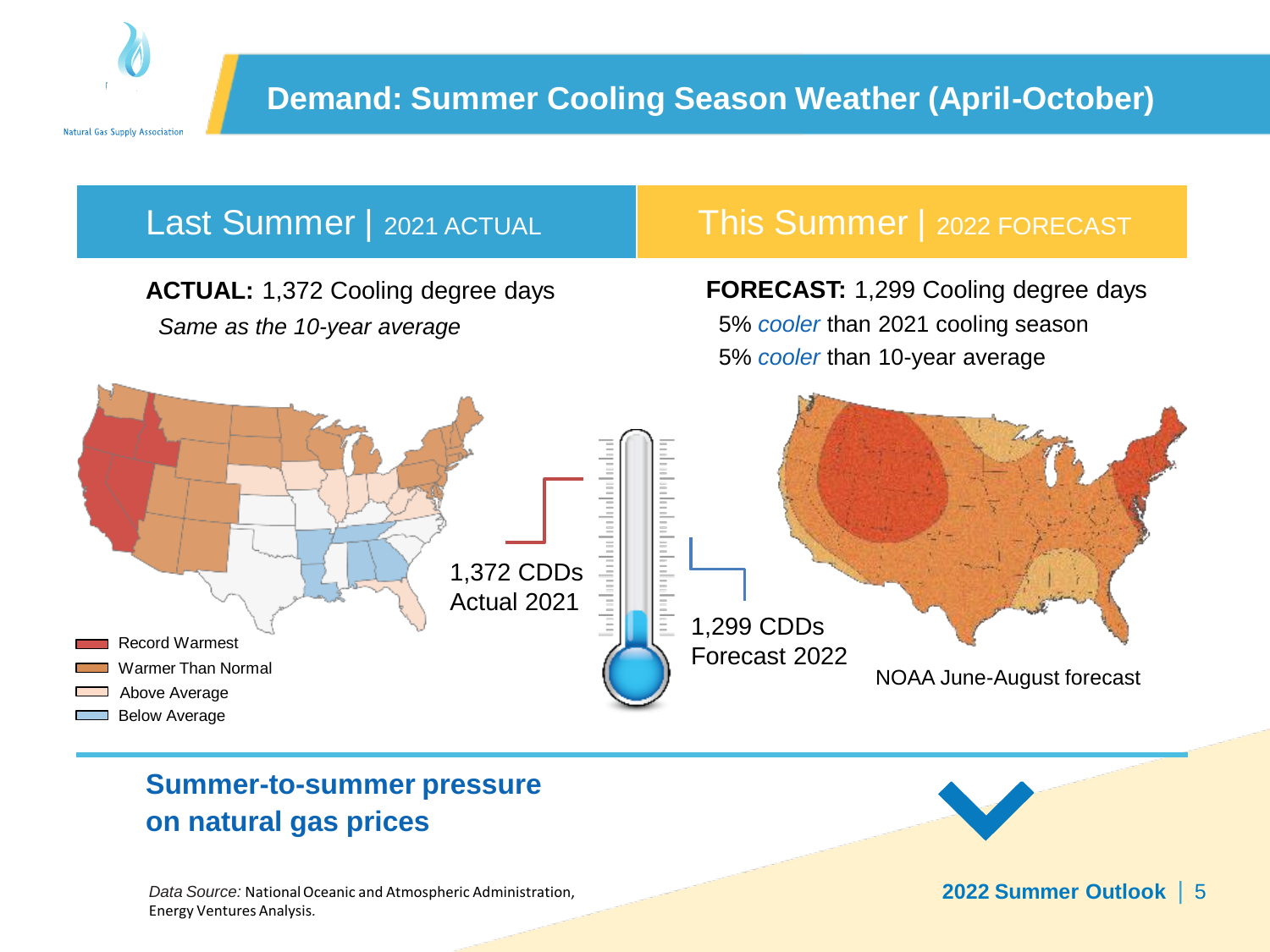

| <b>Summer Season</b><br>Period-to-period change                                                                                                                                                                                                                                                                                              | <b>Last Summer</b><br>2021<br><b>ACTUAL</b>                                                     | <b>This Summer</b><br>2022<br><b>FORECAST</b>                                                   | <b>PREVIOUS 3-</b><br><b>YEAR SUMMER</b><br><b>AVERAGE</b>                                       |
|----------------------------------------------------------------------------------------------------------------------------------------------------------------------------------------------------------------------------------------------------------------------------------------------------------------------------------------------|-------------------------------------------------------------------------------------------------|-------------------------------------------------------------------------------------------------|--------------------------------------------------------------------------------------------------|
| <b>Domestic Demand</b><br>Power burn<br>$\mathcal{C}^{\mathcal{A}}$<br>Industrial<br>$\overline{\phantom{a}}$<br>Residential/Commercial<br>$\overline{\phantom{a}}$<br><b>Subtotal</b><br><b>Exports</b><br>Pipeline exports - Mexico<br>$\mathcal{L}_{\mathcal{A}}$<br><b>LNG exports</b><br>$\mathcal{L}_{\mathcal{A}}$<br><b>Subtotal</b> | 33.0 Bcf/d<br>21.3 Bcf/d<br>11.2 Bcf/d<br>65.5 Bcf/d<br>$6.2$ Bcf/d<br>10.7 Bcf/d<br>16.9 Bcf/d | 32.4 Bcf/d<br>22.0 Bcf/d<br>11.2 Bcf/d<br>65.6 Bcf/d<br>$6.7$ Bcf/d<br>12.7 Bcf/d<br>19.4 Bcf/d | 33.4 Bcf/d<br>21.3 Bcf/d<br>11.4 Bcf/d<br>66.1 Bcf/d<br>$5.7$ Bcf/d<br>$7.3$ Bcf/d<br>13.0 Bcf/d |
| <b>Total Natural Gas Demand*</b>                                                                                                                                                                                                                                                                                                             | 89.0 Bcf/d                                                                                      | 91.7 Bcf/d                                                                                      | 84.6 Bcf/d                                                                                       |
| Growth sector                                                                                                                                                                                                                                                                                                                                |                                                                                                 | <b>Exports</b><br><b>Industrial</b>                                                             |                                                                                                  |
| <b>Summer-to-summer pressure</b><br>on natural gas prices                                                                                                                                                                                                                                                                                    |                                                                                                 |                                                                                                 | $+3%$                                                                                            |
| *includes "Lease, Plant and Pipeline Fuel"<br>Data Source: Energy Ventures Analysis.                                                                                                                                                                                                                                                         |                                                                                                 |                                                                                                 | 2022 Summer Outlook   6                                                                          |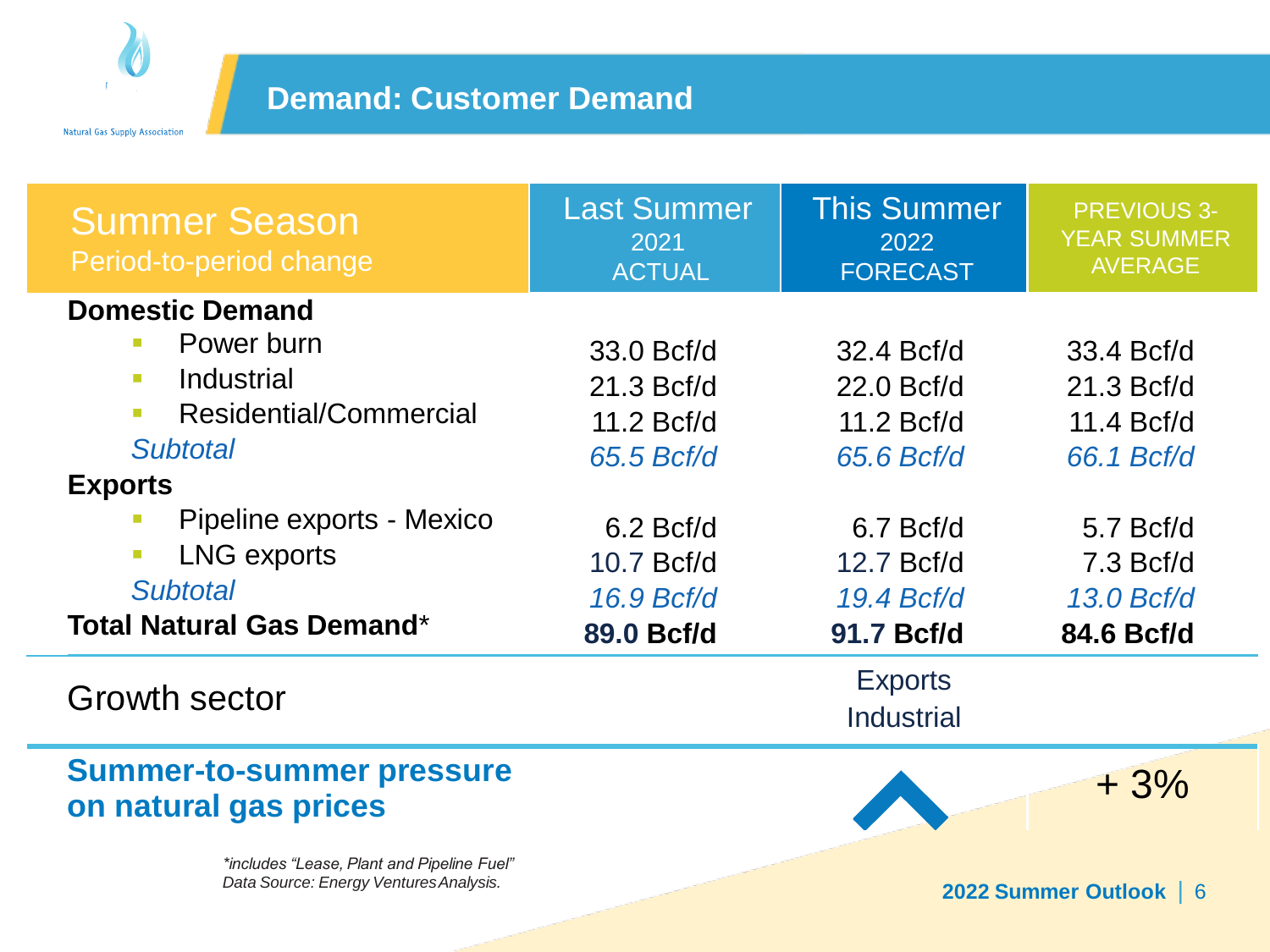

#### **Power Burn Increase Summer Structural Growth vs. Economic Switching 2017-2022 (compared to baseline of summer 2015)**



*Data Source: Energy VenturesAnalysis Note: 2022 summer prices are NYMEX settlements as of 4/14/2022*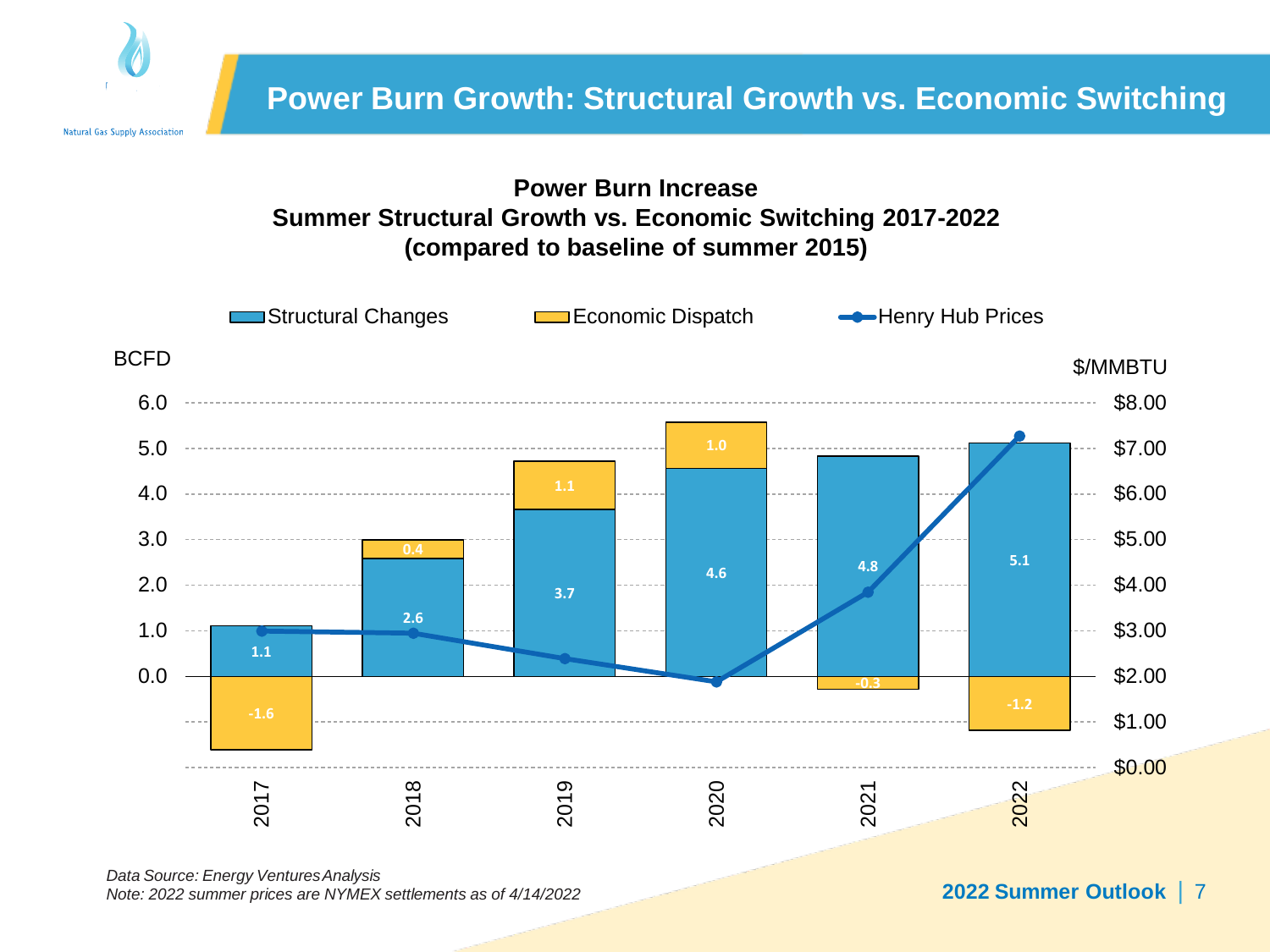



\$32 Billion Investment to Build

Increase of 1.0 Bcf/d by 2024

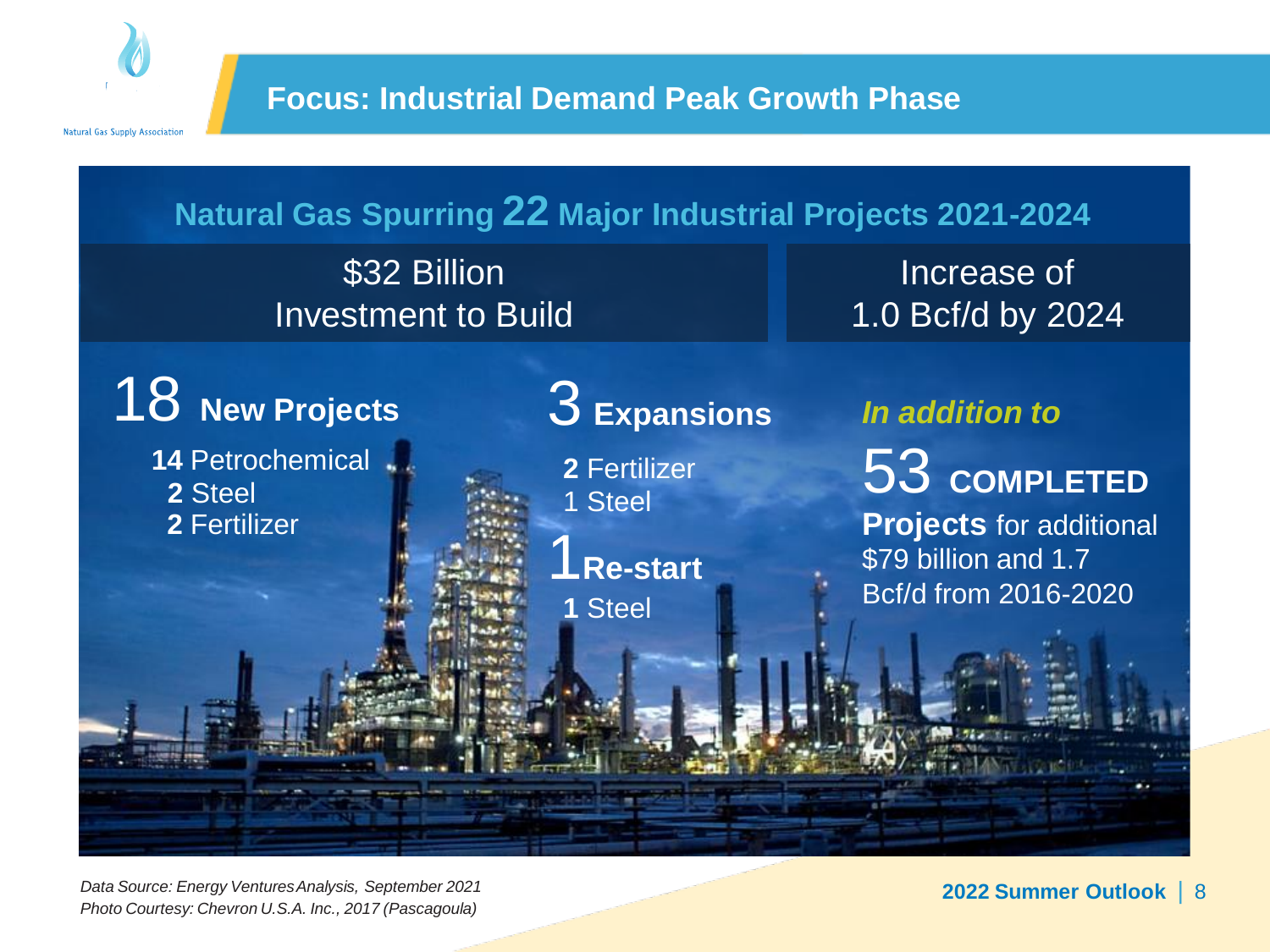

#### **U.S. LNG Export Capacity vs. Feedgas Deliveries**



*Data Source: Energy VenturesAnalysis, EIA*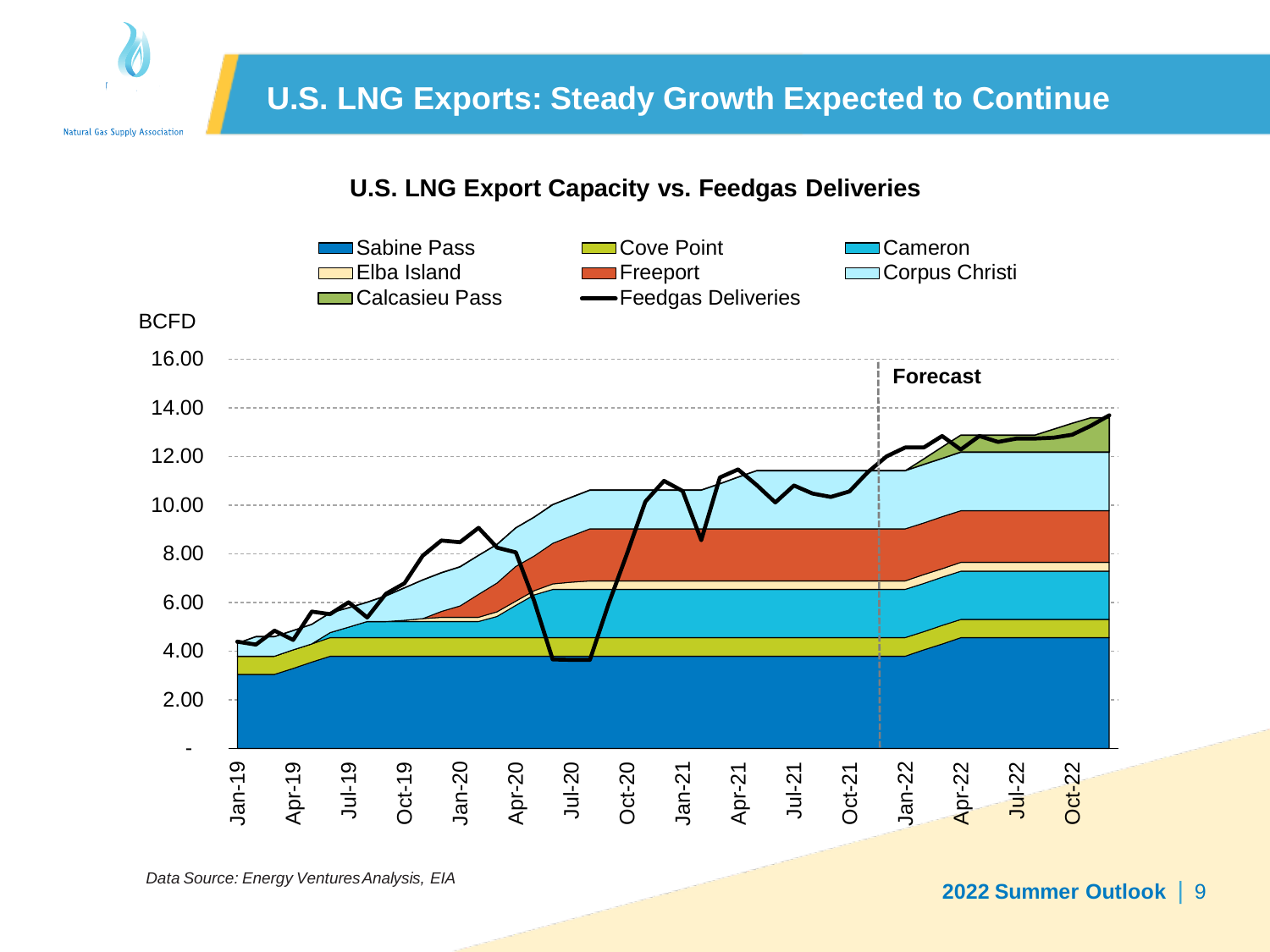

| <b>Summer Season</b><br>Period-to-period change                     | Last<br><b>Summer</b><br>2021<br><b>ACTUAL</b> | <b>This Summer</b><br>2022<br><b>FORECAST</b> | 3-YEAR<br><b>SUMMER</b><br><b>AVERAGE</b> |
|---------------------------------------------------------------------|------------------------------------------------|-----------------------------------------------|-------------------------------------------|
| Summer average production<br>(Lower 48)                             | 92.9 Bcf/d                                     | 96.6 Bcf/d                                    | 91.3 Bcf/d                                |
| Canadian imports (net)                                              | $4.8$ Bcf/d                                    | $4.8$ Bcf/d                                   | $4.4$ Bcf/d                               |
| <b>LNG imports</b>                                                  | $0.0$ Bcf/d                                    | $0.1$ Bcf/d                                   | $0.1$ Bcf/d                               |
| <b>Summer-to-summer</b><br>pressure on natural gas<br><b>prices</b> |                                                |                                               |                                           |

*Data Source: Energy VenturesAnalysis.*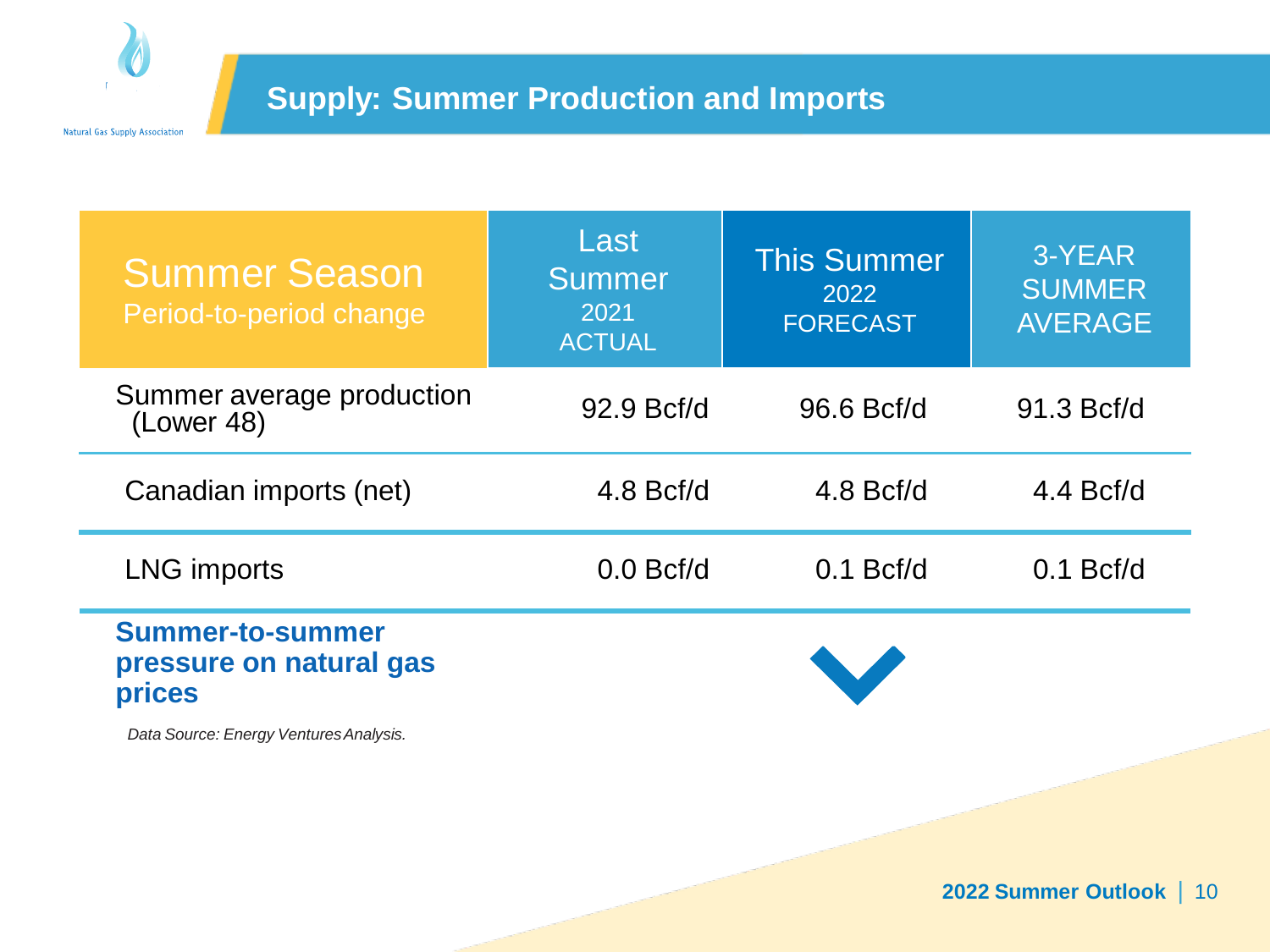

#### **Production Growth by Basin, 2021 vs. 2020 (through August)**

**Non-associated Gas Production Growth 1.31 BCFD**

**Associated Gas Production Growth 3.39 BCFD**

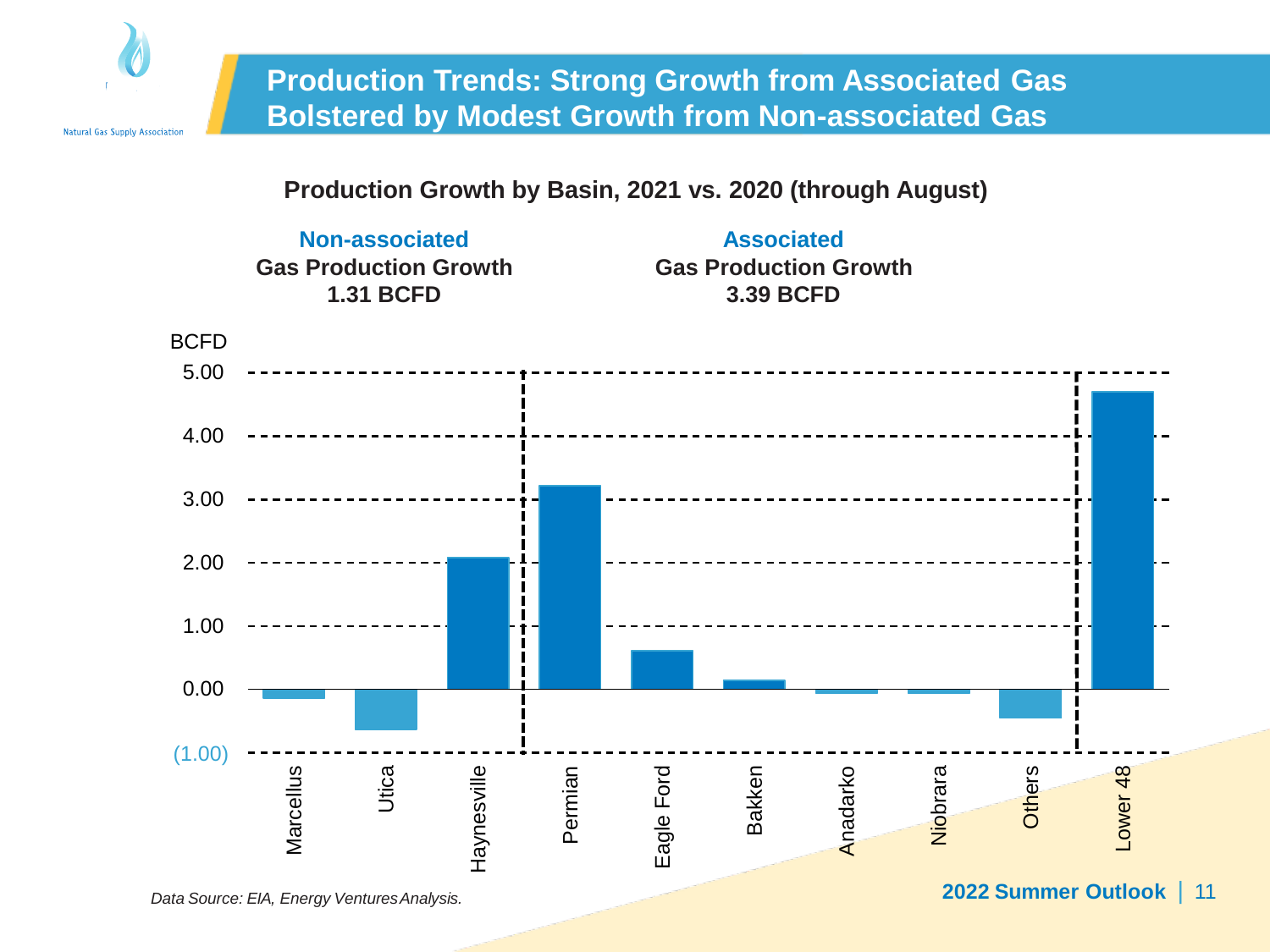

### **Production Growth Reflected by Rig Count Increase and Continued Steady Completion of "DUCs"**

#### **Drilling Uncompleted Wells (DUC) Inventory in Major U.S. Producing Areas**



#### **New Gas Supply Source Growth Indicators: DUC vs Rig**

-Depletion rate of DUC inventory **-** Growth of New Rigs



*Data Source: EIA; Energy Ventures Analysis*

*Data Source: EIA*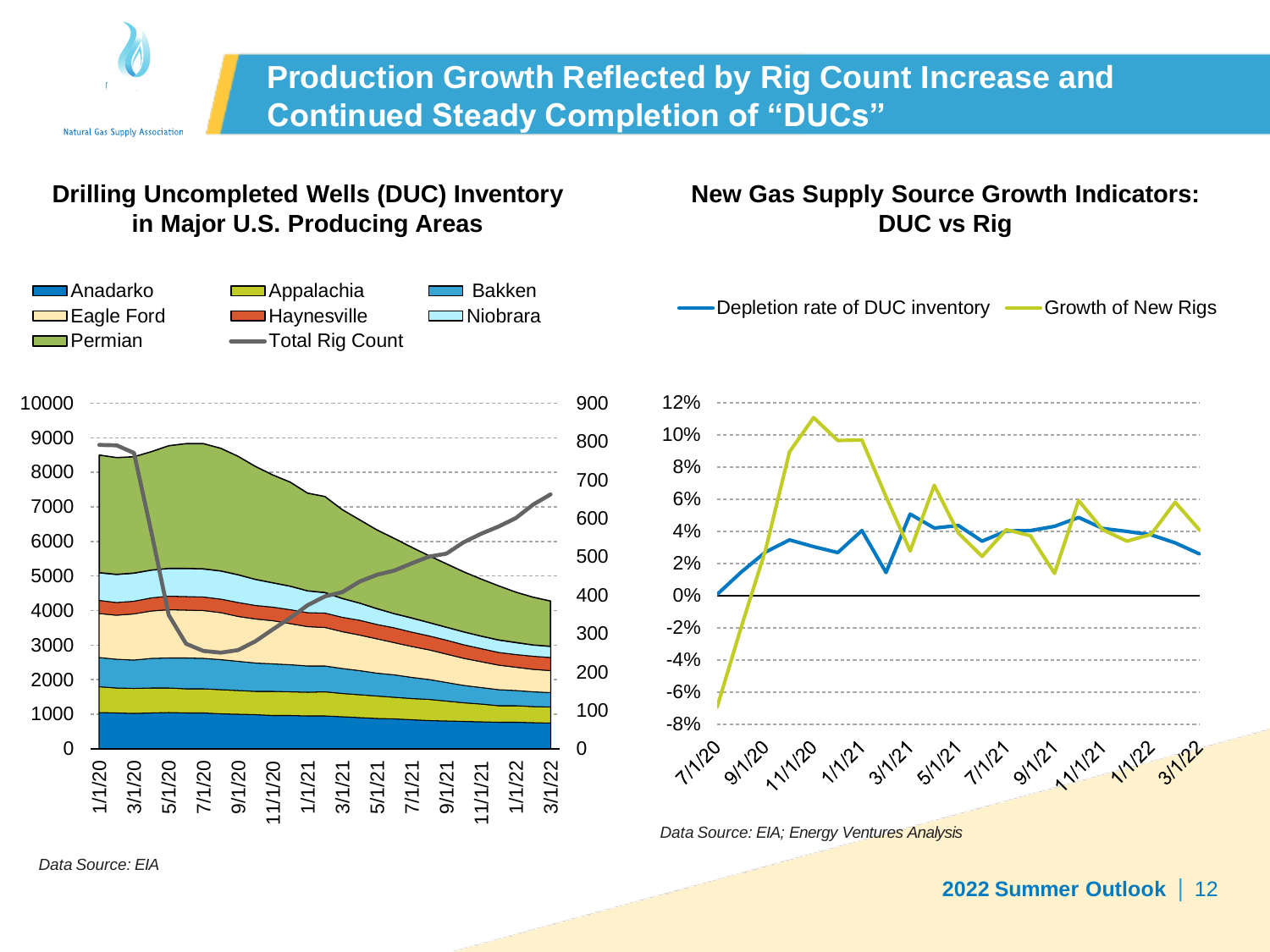

#### **TOTAL OF 7.1 BCFD OF PIPELINE CAPACITY CANCELLED OR PUT ON HOLD IN NORTHEAST /MID-ATLANTIC SINCE 2018 – BUT ONLY 2.3 BCFD ADDED**

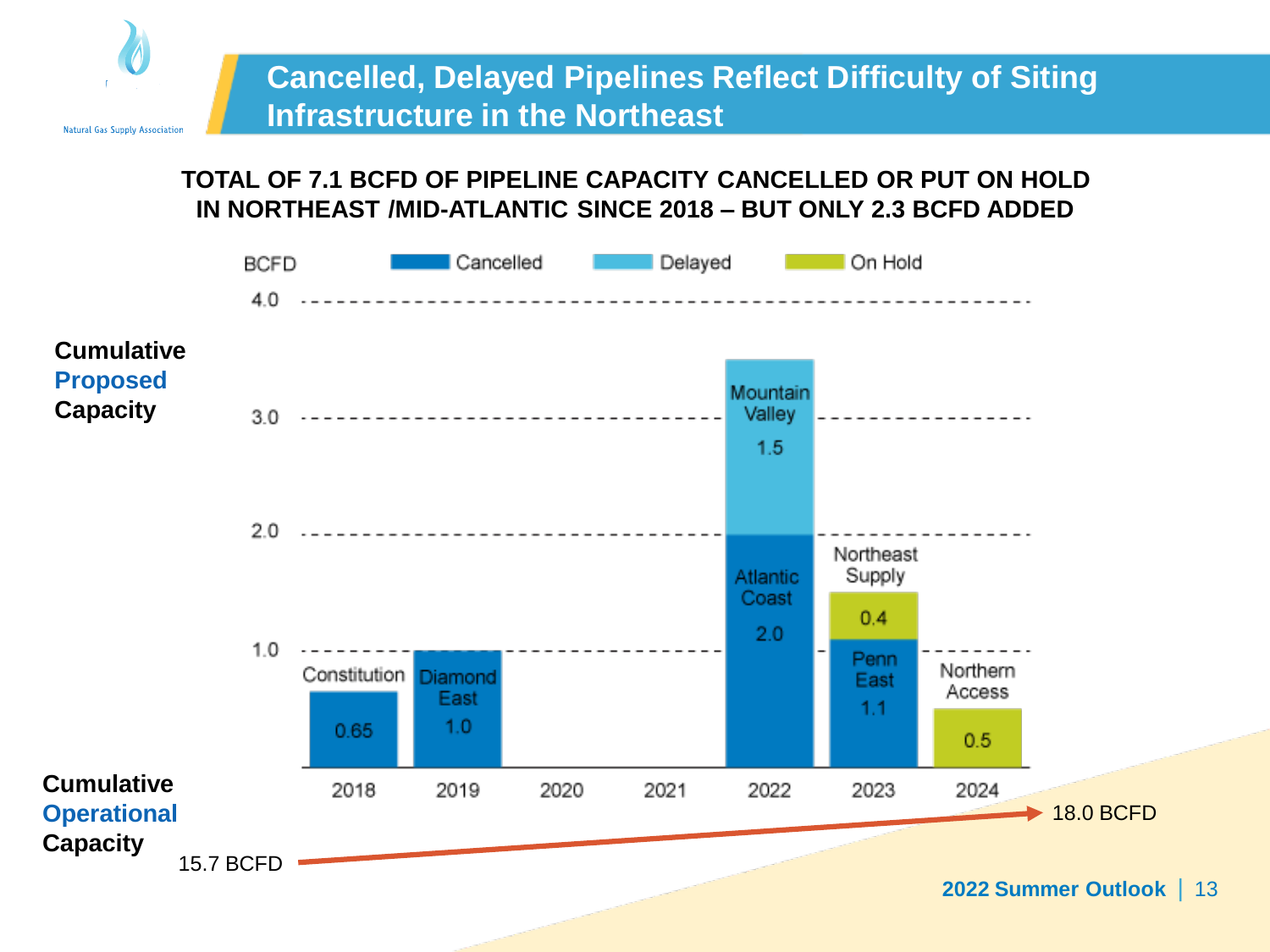

#### **Permian Production Takeaway Capacity**

- 
- Permian North Expansion-El Paso North Texas
- Gulf Coast Express El Paso South Mainline Expansion
- Permian Highway Pipeline Agua Blanca Expansion
- 
- ■Bakersfield Compressor Station WT-1 Compressor Station Modification
	-
	-
	- Whistler **Pecos Trail (on holding terms** Trail additional capacity

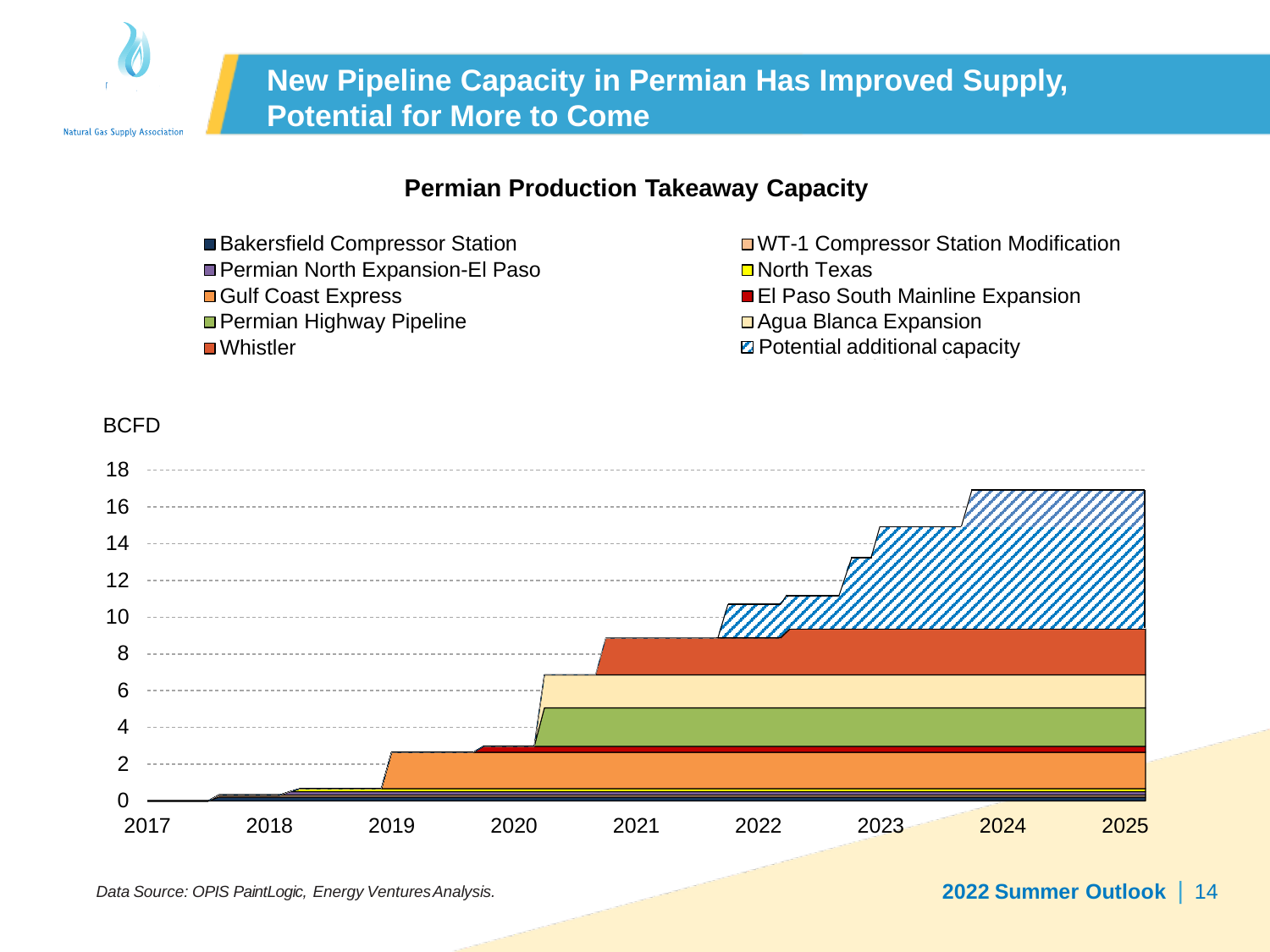

| <b>Summer Season</b><br>Period-to-period change | <b>Last Summer</b><br>2021<br><b>ACTUAL</b> | <b>This Summer</b><br>2022 FORECAST |
|-------------------------------------------------|---------------------------------------------|-------------------------------------|
| Summer starting point                           | 1,777 Bcf                                   | 1,382 Bcf                           |
| Average daily injections                        | $8.6$ Bcf/d                                 | $9.8$ Bcf/d                         |
| End of injection season                         | 3,634 Bcf                                   | 3,478 Bcf                           |

**Summer-to-summer pressure on natural gas prices**

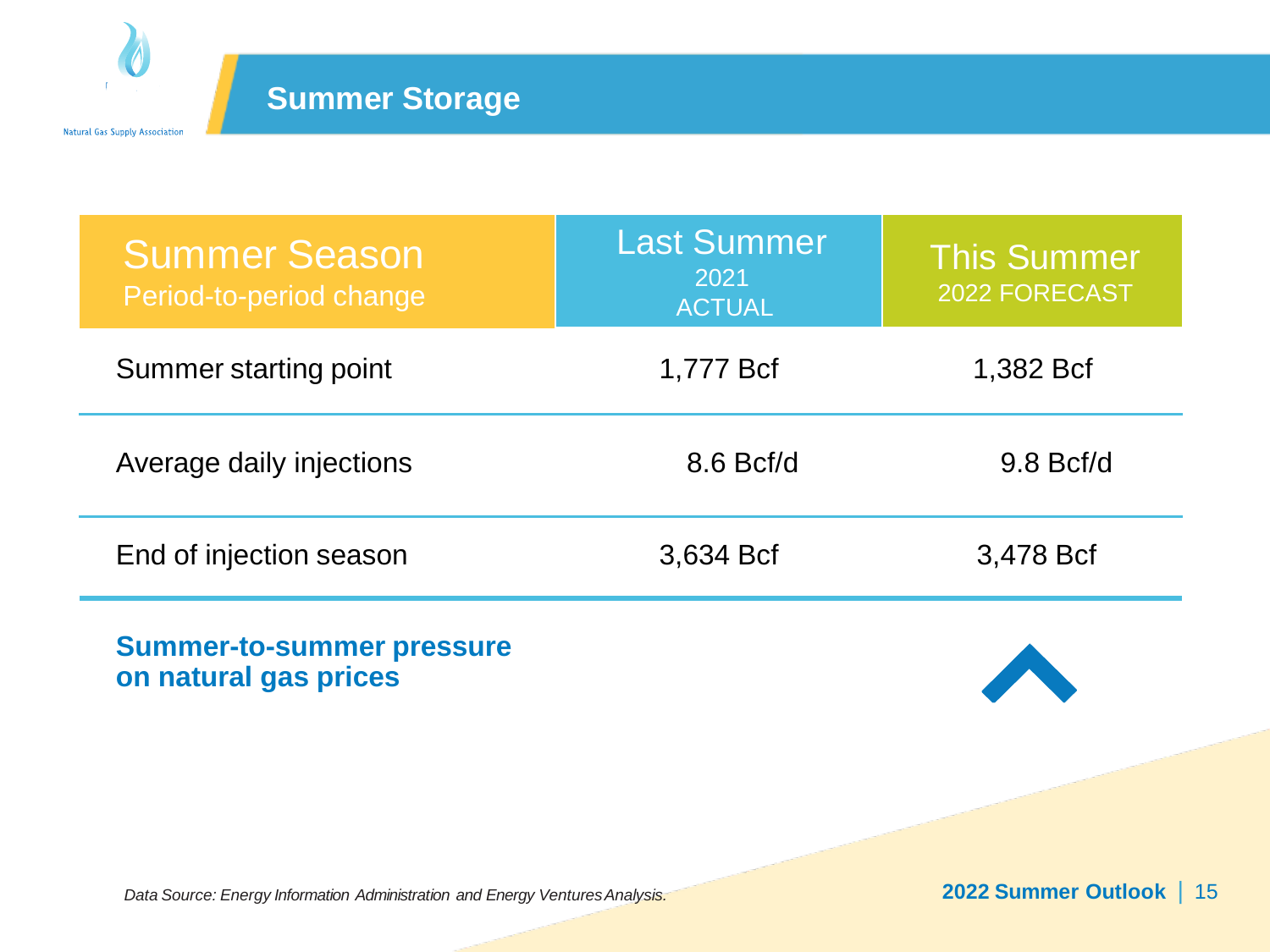### **Summer Outlook: Wild Cards**

Natural Gas Supply Association

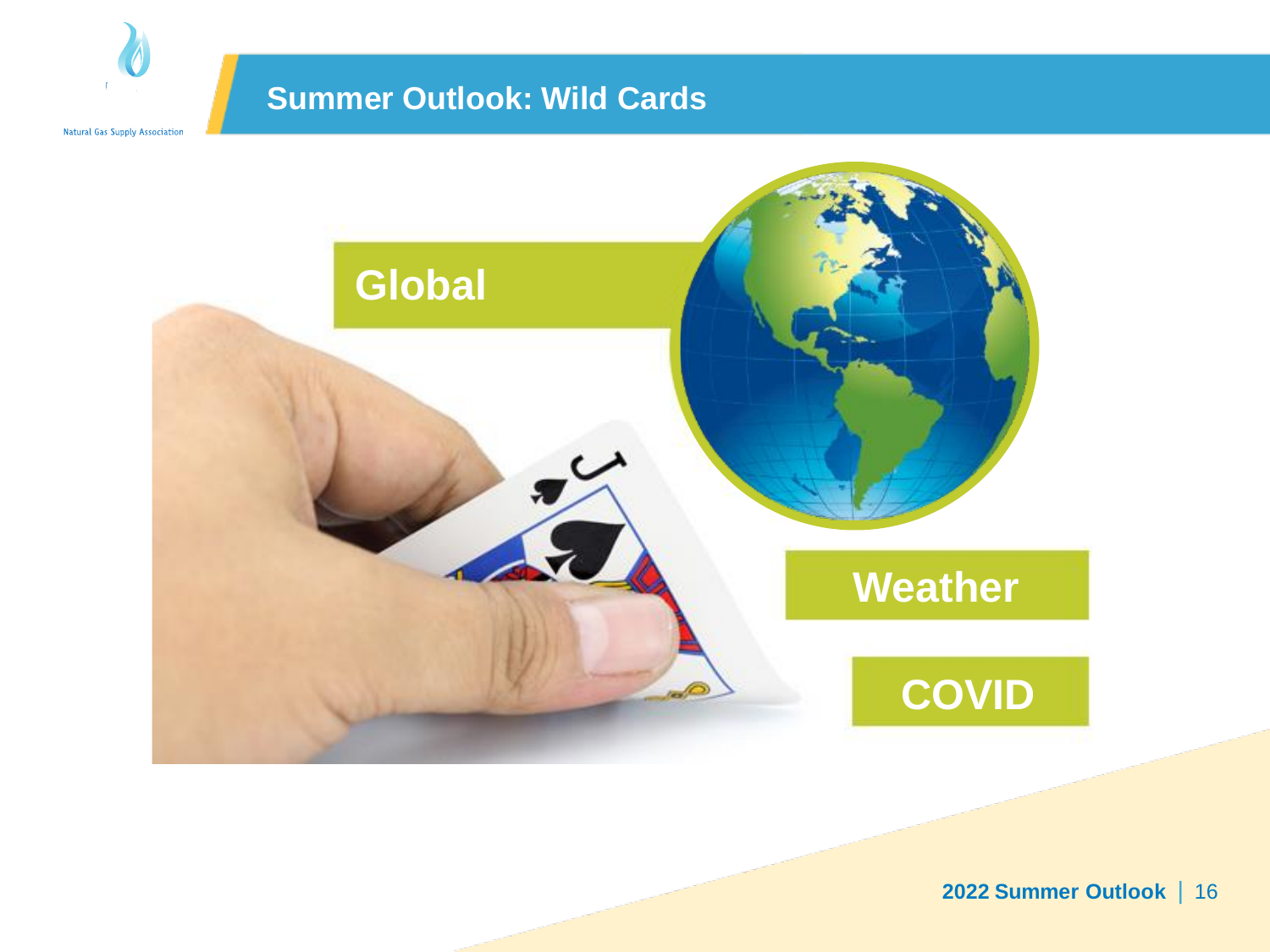

# **This Season's Summer Outlook**

| <b>Summer Season</b><br>Period-to-period change           | <b>This Summer</b><br>2021-2022 FORECAST |
|-----------------------------------------------------------|------------------------------------------|
| Economy                                                   |                                          |
| Storage                                                   |                                          |
| Weather                                                   |                                          |
| Overall demand                                            |                                          |
| Summer supply                                             |                                          |
| <b>Summer-to-summer pressure</b><br>on natural gas prices |                                          |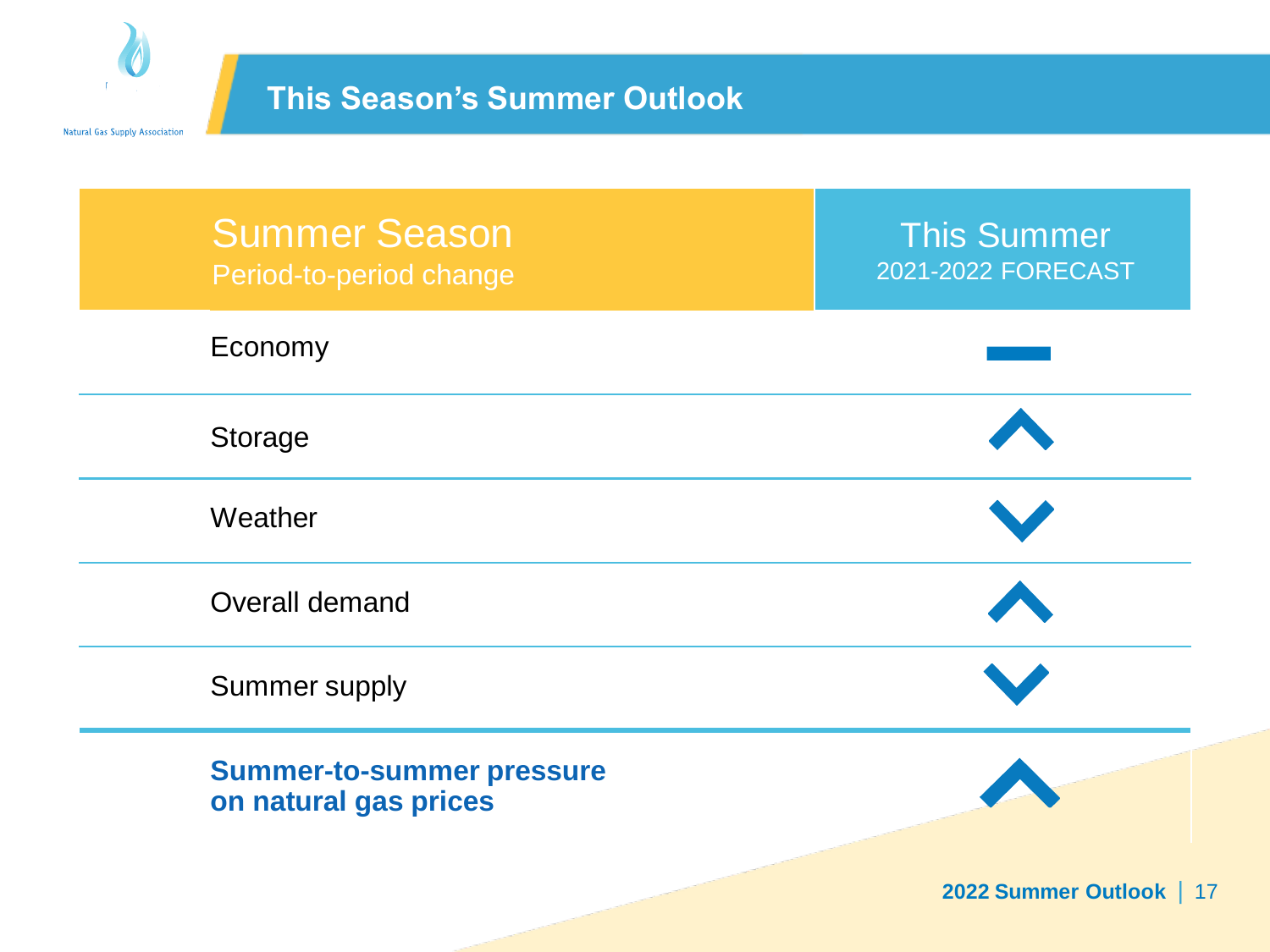

# Production growth rising to challenge

- Production up 10% since summer 2020; up 4% since last summer
- DUCs enabling production to get to market faster as new drilling ramps up
- Regulatory uncertainties about infrastructure

# Natural gas pivotal this summer

- Essential to power grid reliability and backstopping renewables
	- Coal retirements, delays in new renewable capacity, Western drought
- Critical to industrial customers to compete globally
- U.S. LNG indispensable to Europe and Asia for energy security, reliability, climate action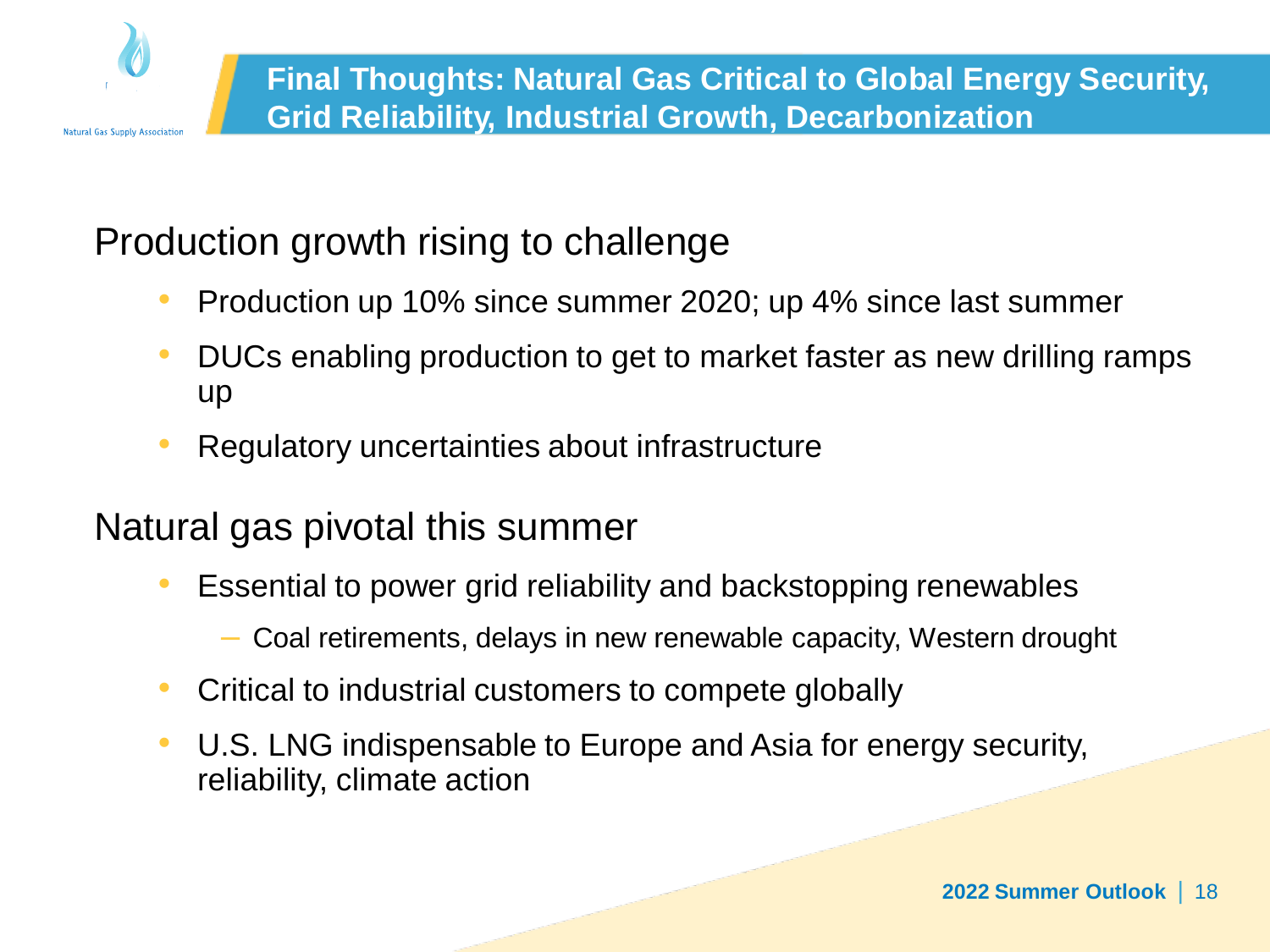

- Represents major producers and suppliers of domestic natural gas
	- Integrated and independent companies: 7 members
	- Founded in 1965
- Only national natural gas association representing producers and suppliers with a dedicated focus on downstream issues
- Promotes benefits of competitive natural gas markets
- Combined with the Center for LNG